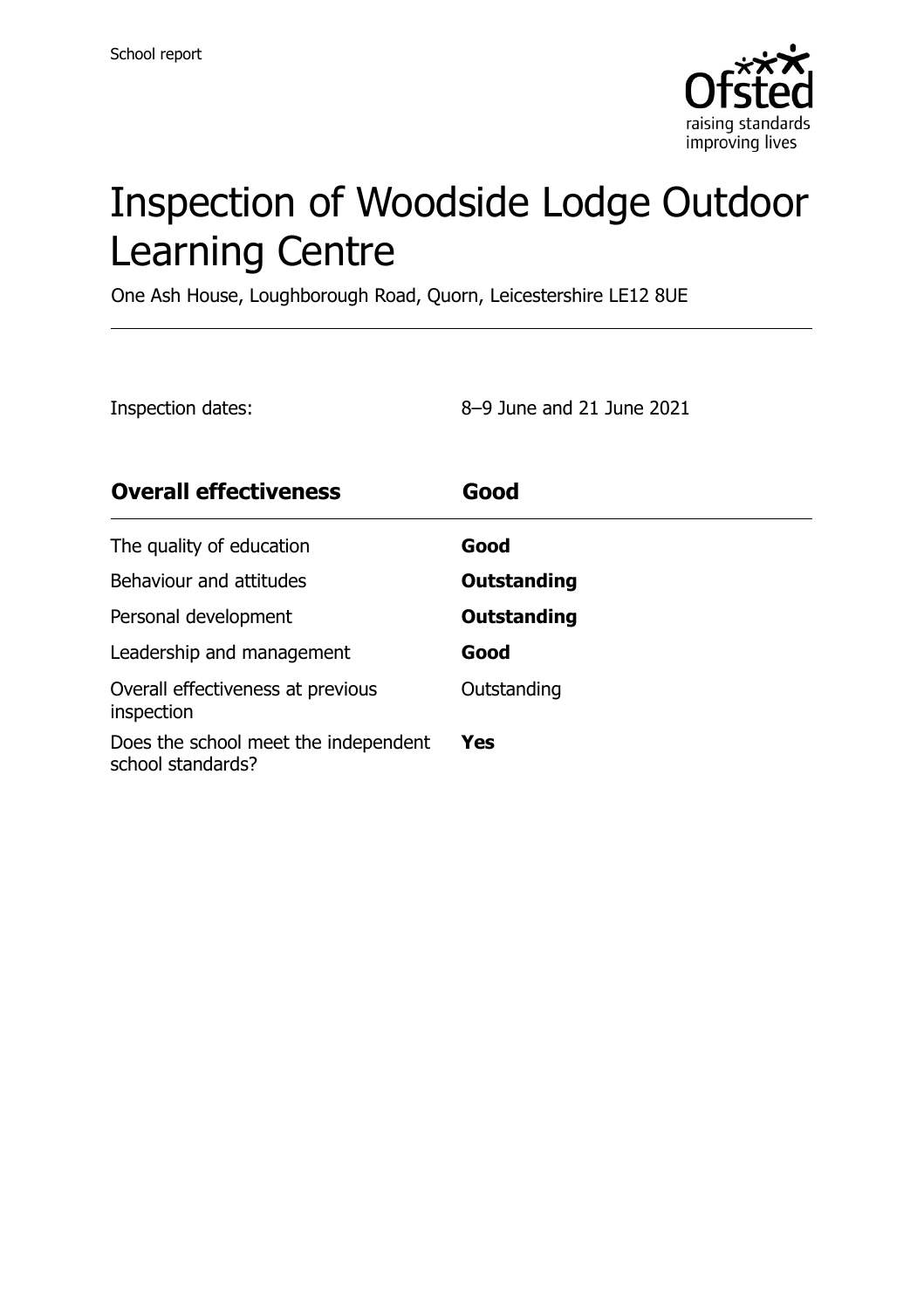

#### **What is it like to attend this school?**

Pupils really enjoy coming to school. They appreciate that staff care about them, listen to them and provide them with a lot of support. Pupils get on very well together and with staff. They enjoy each other's company. Pupils told us that there is no bullying in school. They know staff will help them if they have a concern. Most pupils behave extremely well in this nurturing and inclusive atmosphere.

The natural environment around each school site helps pupils' learning and development. They feel safe outdoors, where they can take time out to reflect and be calm. Pupils enjoy being responsible for an array of animals, including Gerty and Greta, the pygmy goats. Taking care of these, and local farm animals, supports pupils' therapy and aids their social and emotional development.

Parents and carers are positive about the school. A typical comment was, 'This school truly understands my child's difficulties and adapts their approach accordingly.' Staff help pupils to understand and accept their diagnoses of autism spectrum disorder (ASD). Carefully planned learning gives pupils the resilience to overcome barriers to learning. They leave school with qualifications that prepare them well for the next stage.

#### **What does the school do well and what does it need to do better?**

Pupils receive a broad and ambitious curriculum. Rich educational experiences encourage them to be successful. Pupils gain the knowledge and skills they need to look forward to the future with confidence.

The curriculum is bespoke to each pupil. Leaders assess pupils' needs carefully when they join the school. They pay particular attention to pupils' interests. Leaders work effectively with parents and professionals. They plan learning that links closely to pupils' educational, health and care plans (EHC plan). Pupils' curriculums support their academic, therapeutic and personal development needs. Leaders review these curriculums regularly to check that they remain suitable and ambitious. However, some curriculum plans, such as English, do not identify the specific knowledge that pupils need to learn.

Staff are knowledgeable about the subjects they deliver. They make sure that curriculum plans follow a logical sequence. Most curriculum plans focus precisely on what pupils need to know before they move on to the next stage. Staff know pupils extremely well and use appropriate ways to engage them during lessons. They use skilful question-and-answer sessions to help pupils discuss complex issues, such as the role of gender in advertising during an English lesson. Staff refocus pupils' attention when it wanders. They encourage pupils to persist with activities so that they can continue to learn.

Staff continually check what pupils can remember. At the end of each lesson, pupils assess whether they are confident about what they have learned or practised. Staff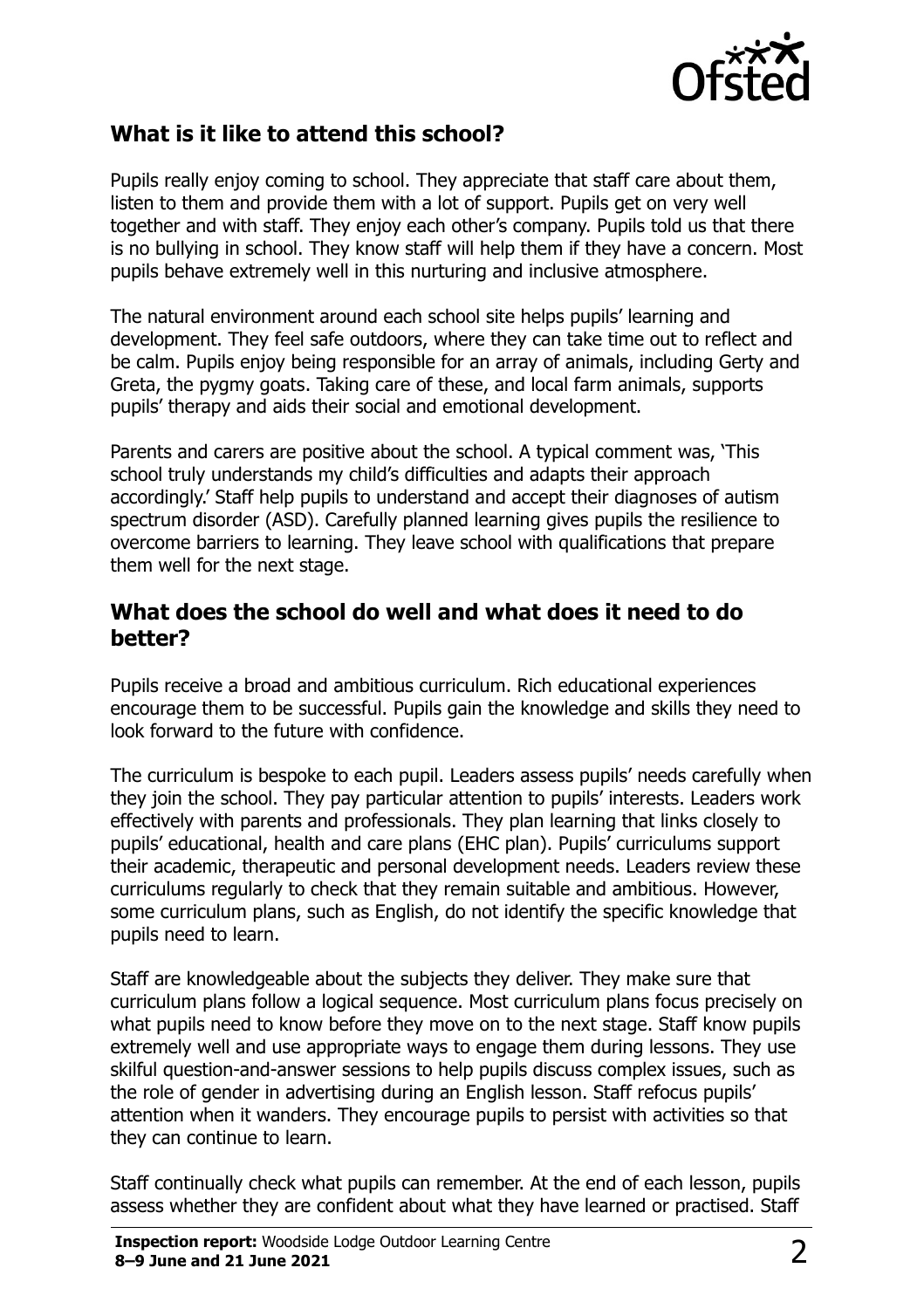

use this information to inform their future planning. If necessary, teachers revisit knowledge many times until pupils can recall it with ease. Pupils achieve well. They gain recognised qualifications in a range of subjects and are well prepared for their next steps.

Leaders check how well pupils can read when they start school. Younger pupils practise their phonics regularly. Trained teachers help pupils to work out new words when reading and writing. However, not all staff support pupils who struggle to read well enough. Reading books are not always matched well to pupils' phonics knowledge.

Relationships between pupils and adults are strong and built on trust. Clear structures and routines mean that pupils know what is expected of them. Leaders work closely with pupils and their families to help them overcome their anxieties about school. Most pupils attend school well.

Pupils benefit from the school's wide-ranging therapy offer. They enjoy being outdoors, for instance planning an outdoor café to develop their understanding of money. Pupils are encouraged to think about themselves and their place in the wider world. They learn how to care for others when looking after the animals. They take part in work experience and voluntary placements. The way the school develops each pupil's character is exemplary.

Staff enjoy working at the school and feel very well supported by leaders. Training enhances staff's understanding of pupils' needs. However, there are too few opportunities for subject-specific training.

The proprietor is very well informed about all aspects of the school. He has ensured that the independent school standards are met. Regular health and safety checks help maintain the premises at each base to a good standard. The school complies with schedule 10 of the Equality Act 2010. Leaders have consulted with parents about the school's policy on relationships and sex education and health education. Other school policies are up to date and reflect the latest statutory guidance.

#### **Safeguarding**

The arrangements for safeguarding are effective.

Leaders routinely check that the safeguarding arrangements at the school's five bases are secure. Staff benefit from regular safeguarding training and value the weekly safeguarding 'snippets', for example about county lines drug transportation and the 'Prevent' duty.

Pupils feel safe in school. Leaders teach pupils about the risks they may face. Pupils' safeguarding records are detailed. They show how staff work closely with external agencies to support and look after pupils. The proprietor ensures that all necessary checks on adults are completed before they start work at the school. The school has published an appropriate safeguarding policy on its website.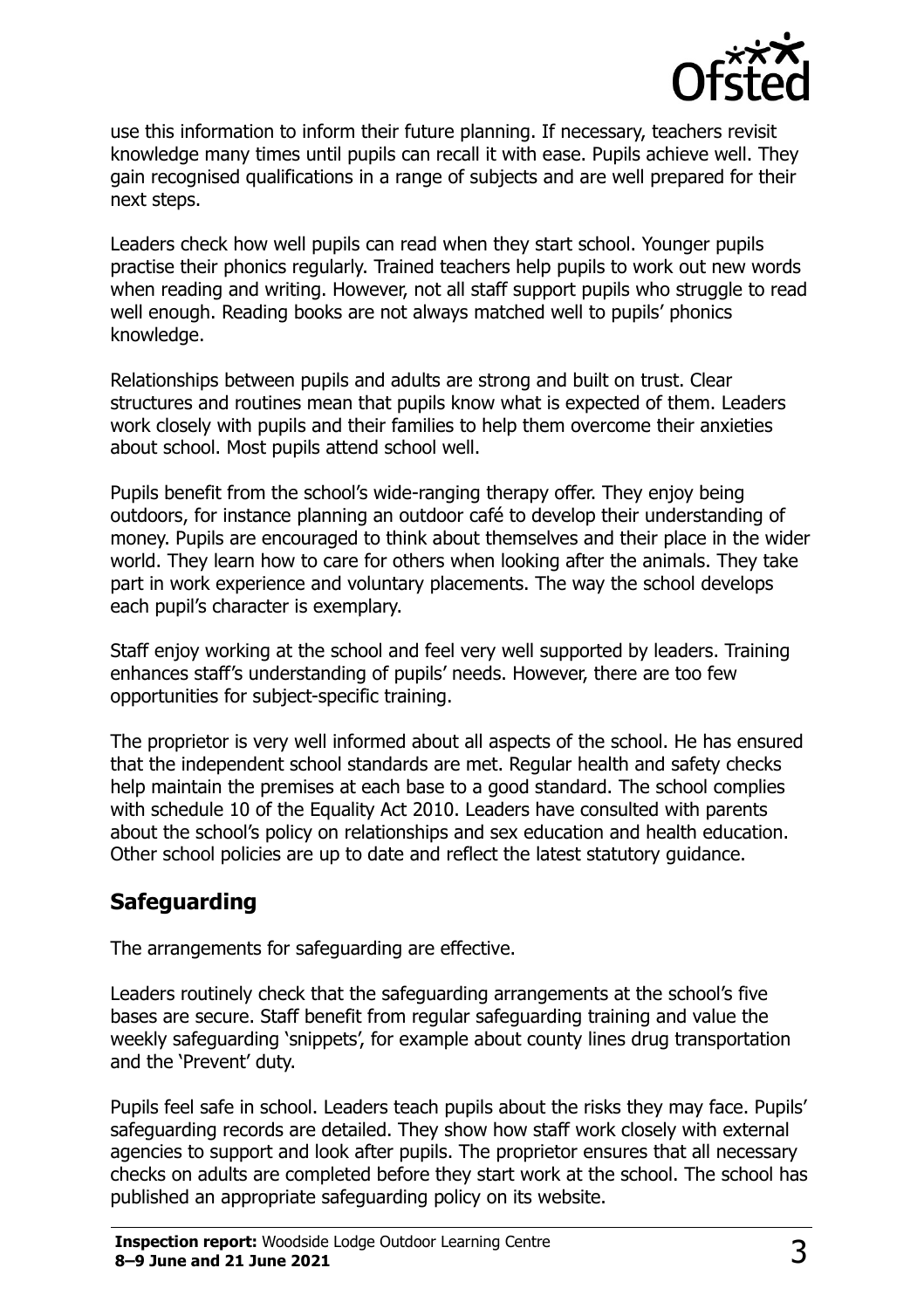

## **What does the school need to do to improve?**

#### **(Information for the school and proprietor)**

- Some staff do not use phonics routinely to help pupils decode words. Books are not always well matched to pupils' phonics skills. Leaders must ensure that all staff know how to provide effective support to a pupil who struggles to read well.
- In some subjects, such as English, the curriculum plans do not outline well enough the knowledge that pupils need to learn. These plans put too great an emphasis on the skills that pupils should develop. They do not identify precisely enough the component knowledge that underpins these skills. Leaders must ensure that curriculum plans pay close attention to the knowledge that teachers want pupils to learn.
- Staff benefit from training related to ASD. However, there are too few opportunities for staff to improve their subject and educational knowledge. Leaders must ensure that staff have access to subject-specific training, so that their practice and subject knowledge improves over time.

#### **How can I feed back my views?**

You can use [Ofsted Parent View](http://parentview.ofsted.gov.uk/) to give Ofsted your opinion on your child's school, or to find out what other parents and carers think. We use Ofsted Parent View information when deciding which schools to inspect, when to inspect them and as part of their inspection.

The Department for Education has further quidance on how to complain about a school.

If you are the provider and you are not happy with the inspection or the report, you can [complain to Ofsted.](http://www.gov.uk/complain-ofsted-report)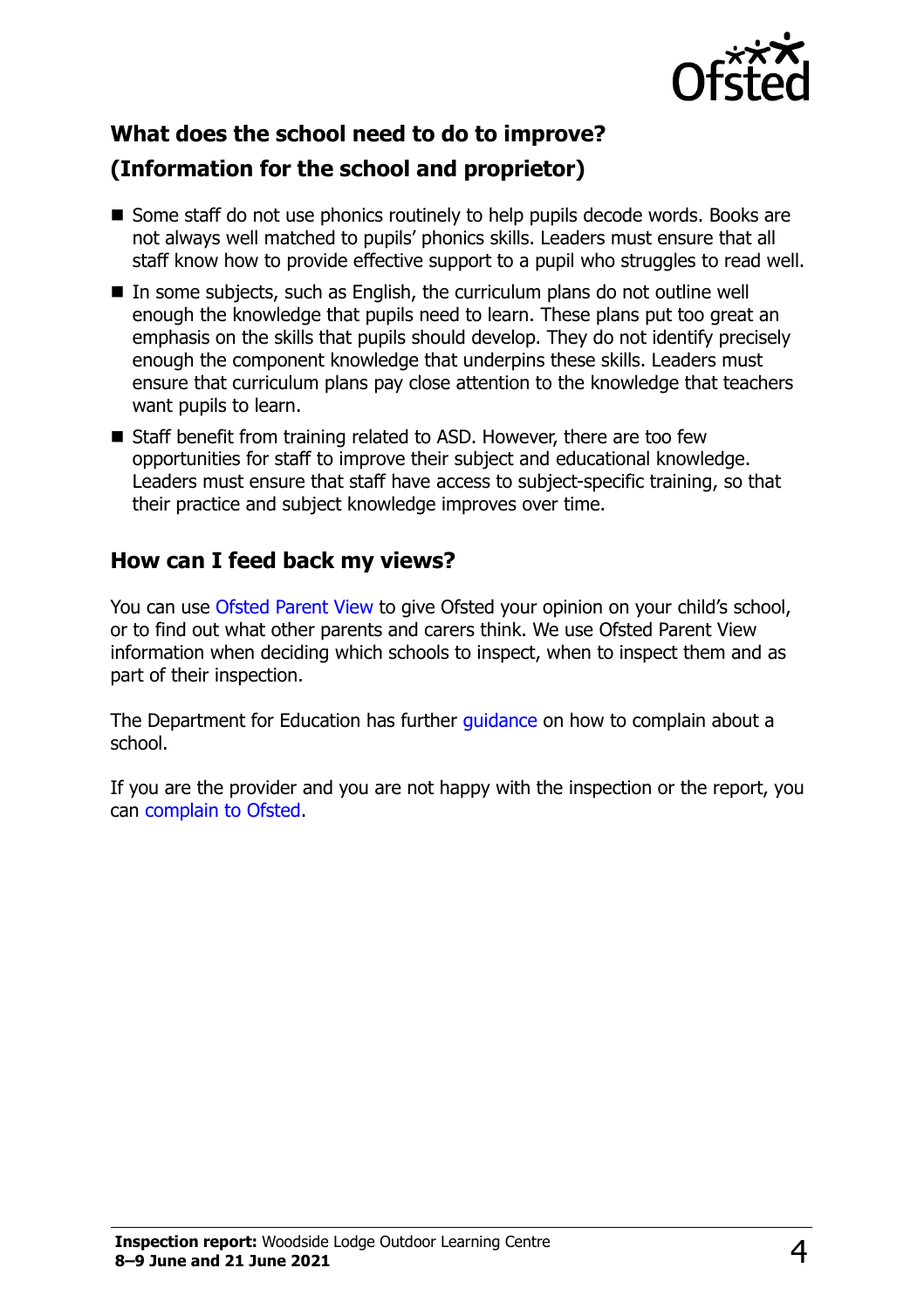

### **School details**

| Unique reference number             | 139734                           |
|-------------------------------------|----------------------------------|
| <b>DfE registration number</b>      | 855/6032                         |
| <b>Local authority</b>              | Leicestershire                   |
| <b>Inspection number</b>            | 10194787                         |
| <b>Type of school</b>               | Other independent special school |
| <b>School category</b>              | Independent school               |
| <b>Age range of pupils</b>          | 5 to 19                          |
| <b>Gender of pupils</b>             | Mixed                            |
| Number of pupils on the school roll | 32                               |
| <b>Number of part-time pupils</b>   | 0                                |
| <b>Proprietor</b>                   | Jonathan Lakin                   |
| <b>Headteacher</b>                  | Jonathan Lakin                   |
| <b>Annual fees (day pupils)</b>     | £48,000-£54,000                  |
| <b>Telephone number</b>             | 01509 415474                     |
| Website                             | http://www.woodside-group.co.uk/ |
| <b>Email address</b>                | info@woodside-lodge.co.uk        |
| Date of previous inspection         | 12 to 14 September 2017          |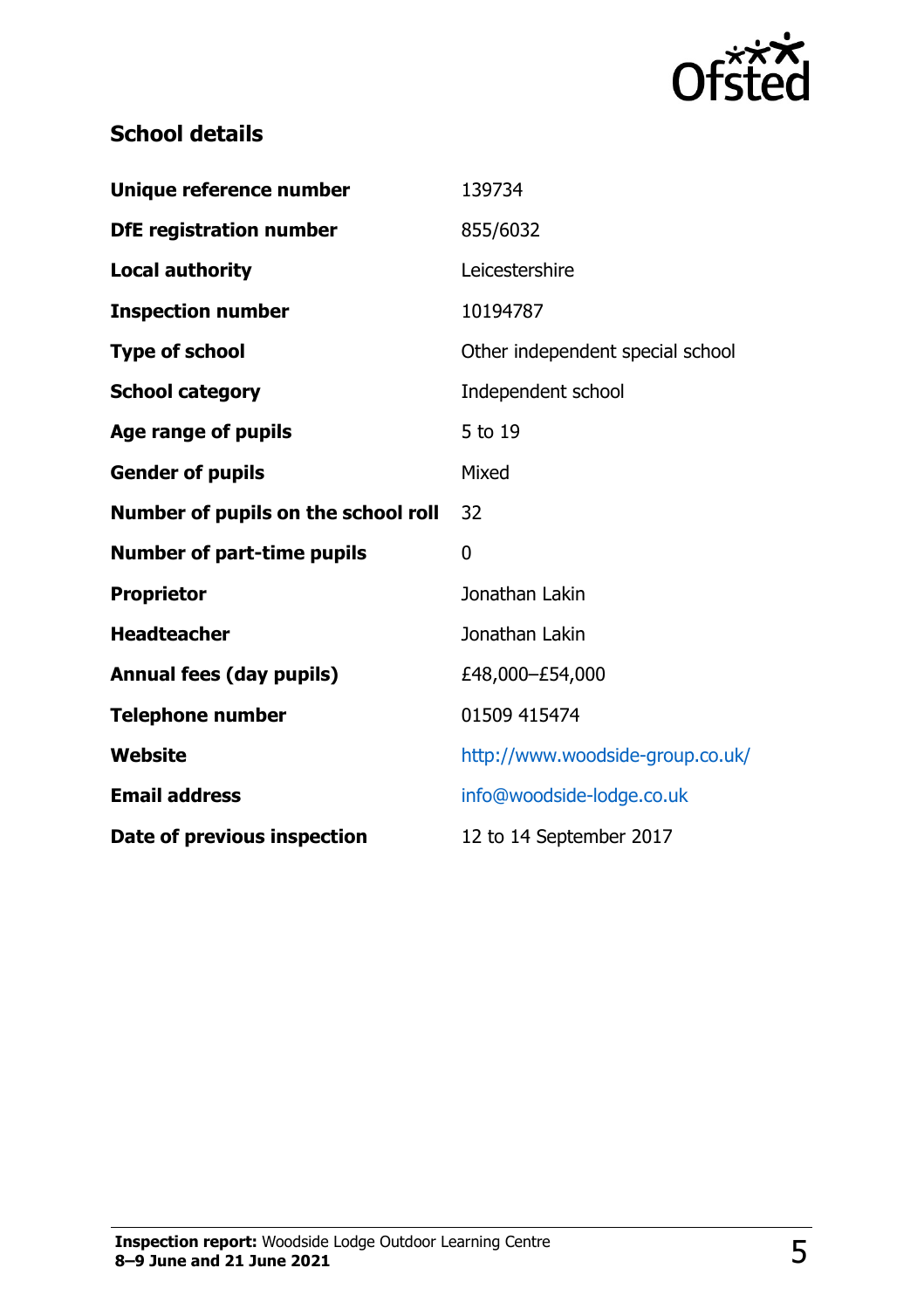

#### **Information about this school**

- Woodside Lodge Outdoor Learning Centre is an independent day school.
- The school is situated on three sites, with five separate bases across these sites. One Ash House is the site where the school is registered. It provides education for secondary-age pupils. Stonehurst Lodge and Number 14 are bases located at Stonehurst Farm, Wood Lane, Quorn, LE12 7AA. Stonehurst Lodge provides education for primary-age pupils. Number 14 provides education mainly for secondary-age pupils. Vale Farm and The Forge are bases located at Upper Vale Farm, Charley Road, Charley, Loughborough, LE12 9YB. They provide education for predominantly secondary-age pupils.
- Since the previous inspection, a new director of education and a new head of school have been appointed.
- There are currently 32 pupils on roll. This exceeds the number for which the school is registered. The school is registered to admit 30 pupils between the ages of five and 19 years.
- The school caters for pupils with ASD. All pupils have an EHC plan. Leicester City, Leicestershire County and Warwickshire County Councils currently have pupils placed at the school.
- **Pupils who are above the compulsory school age receive their education in the** main school. They pursue a curriculum that is appropriate to their stage of education, including preparing them for adulthood.
- The school does not use the services of any alternative providers.
- The inspection took place on 8 and 9 June 2021 and was completed on 21 June 2021. The delay in completing the inspection was due to circumstances relating to COVID-19.

#### **Information about this inspection**

We carried out this inspection under section 109(1) and (2) of the Education and Skills Act 2008. The purpose of the inspection is to advise the Secretary of State for Education about the school's suitability for continued registration as an independent school.

The school meets the independent school standards. These are the requirements set out in the schedule to the Education (Independent School Standards) Regulations 2014.

- We met with the proprietor, who is also the headteacher, the director of education and the head of school.
- We did deep dives in four subjects: reading, personal, social, health and economic education, aesthetics and creative studies, and English. We met with leaders to discuss these subjects, visited lessons, listened to pupils reading, looked at pupils'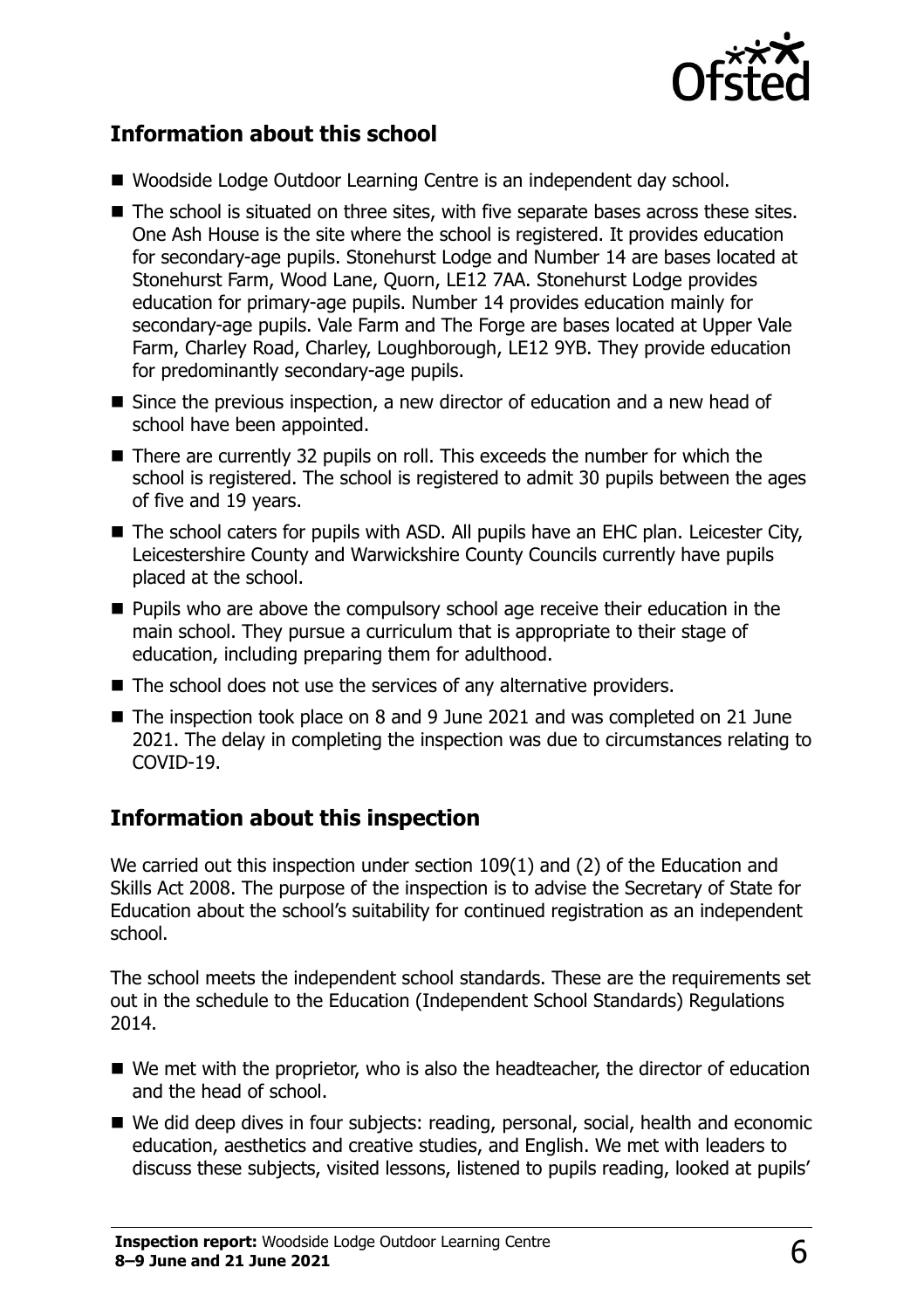

work, met with teachers and spoke with pupils. We also spoke with pupils during social times.

- We met with the leader responsible for safeguarding and spoke with staff and pupils about safeguarding. We reviewed the school's system for recruiting staff and the school's single central register. We looked at documentation relating to safeguarding.
- We took into account the six responses to Ofsted's online questionnaire, Parent View, including five free-text responses. There were no responses to the staff questionnaire or the pupil questionnaire.
- We scrutinised a range of documentation, including curriculum plans, examples of pupils' EHC plans, information concerning pupils' attendance and behaviour, and documents relating to school improvement.
- We considered relevant documentation and reviewed the facilities at each school base in order to check the school's compliance with the independent school standards.

#### **Inspection team**

Rachel Tordoff, lead inspector Her Majesty's Inspector

Stephanie Innes-Taylor **Her Majesty's Inspector**